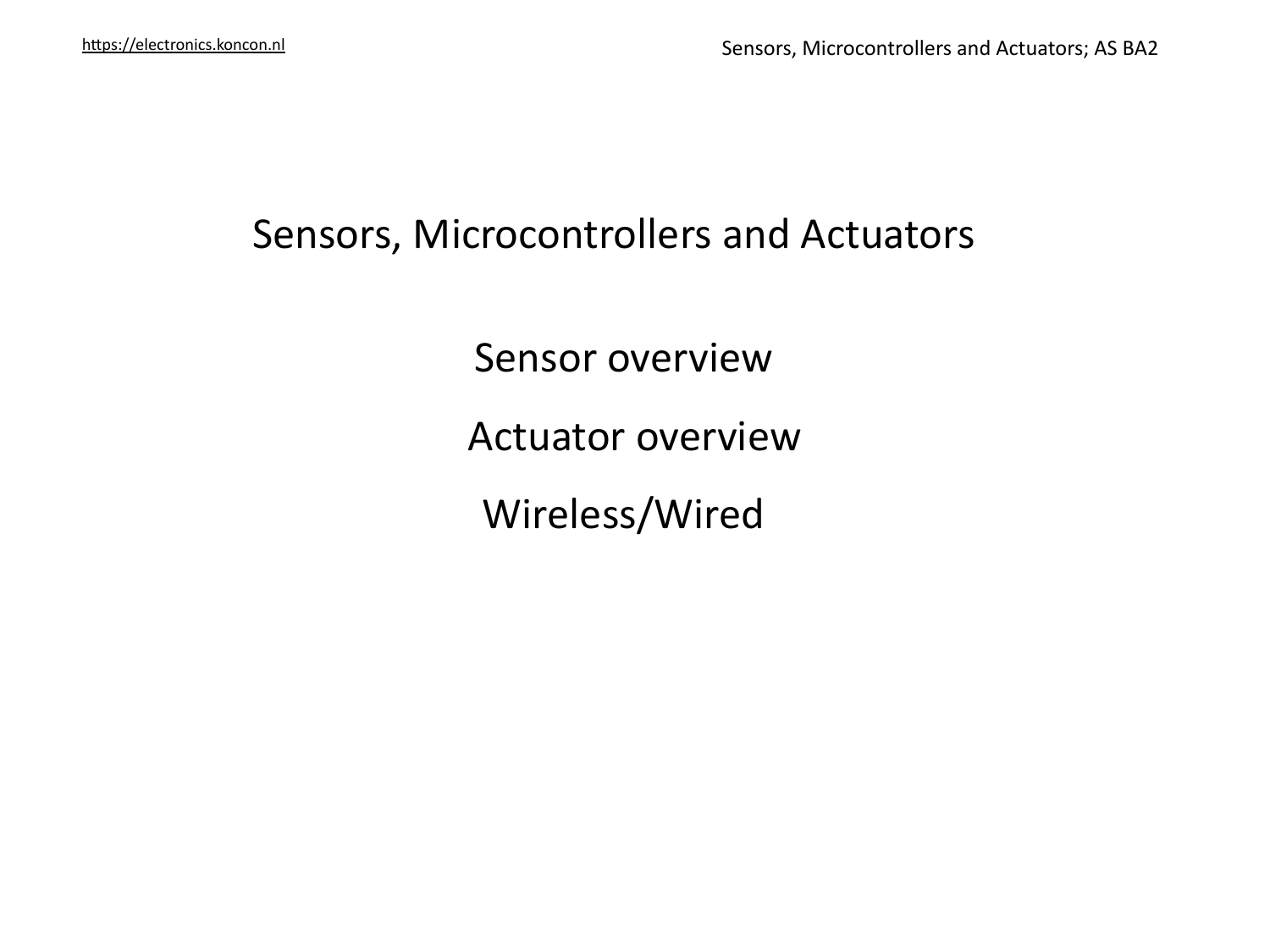On/Off

# Passive sensors (1)











Rotation



Lin. transducer

Displacement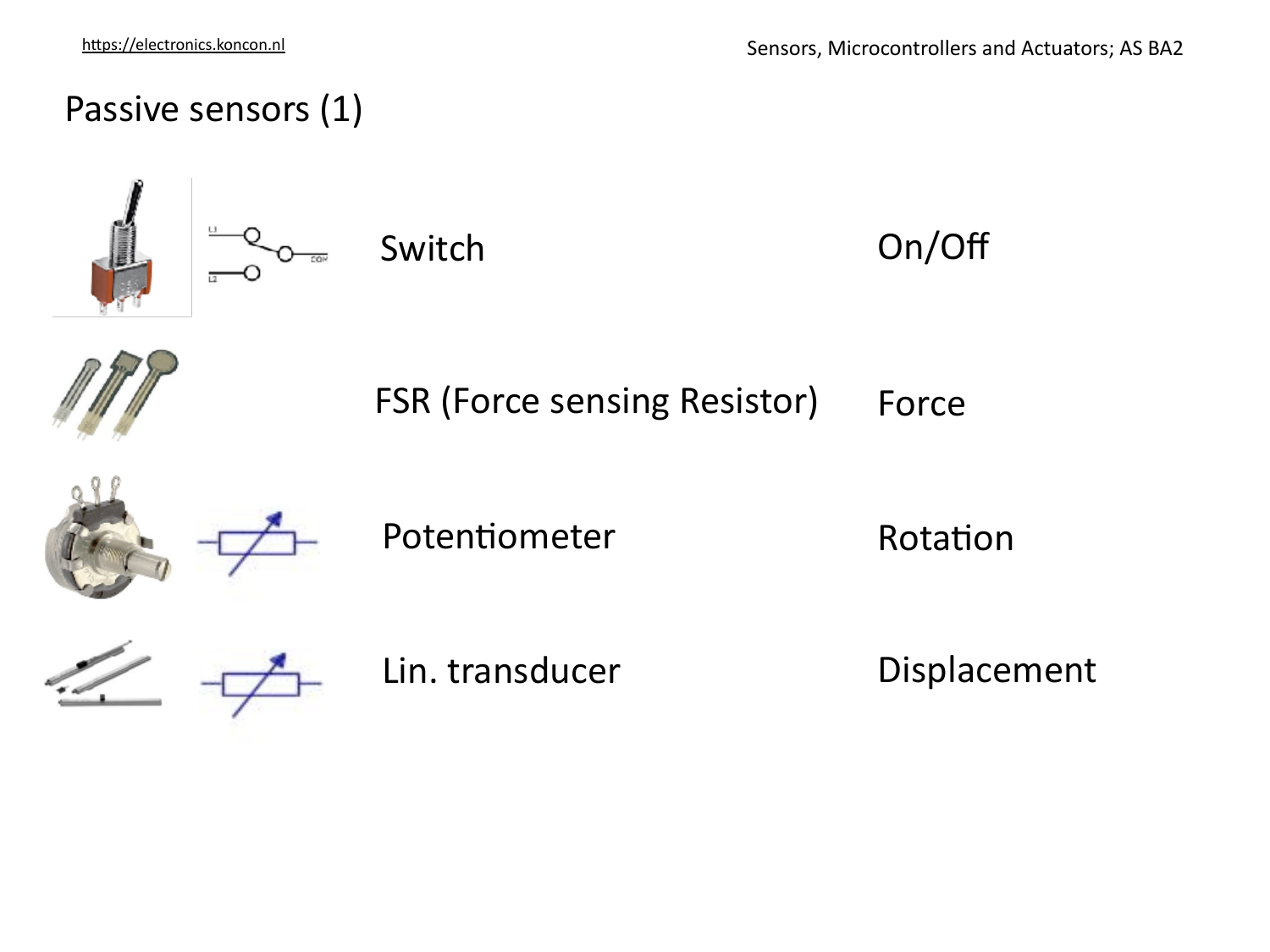# Passive sensors (2)



NTC / PTC (Negative / Positive temp coefficient) **Temperature** 

LDR (Light depended resistor) Light

Graycode sensor **Rotation**/position





IR diode IR light

Capacitive sensors

level (liquid)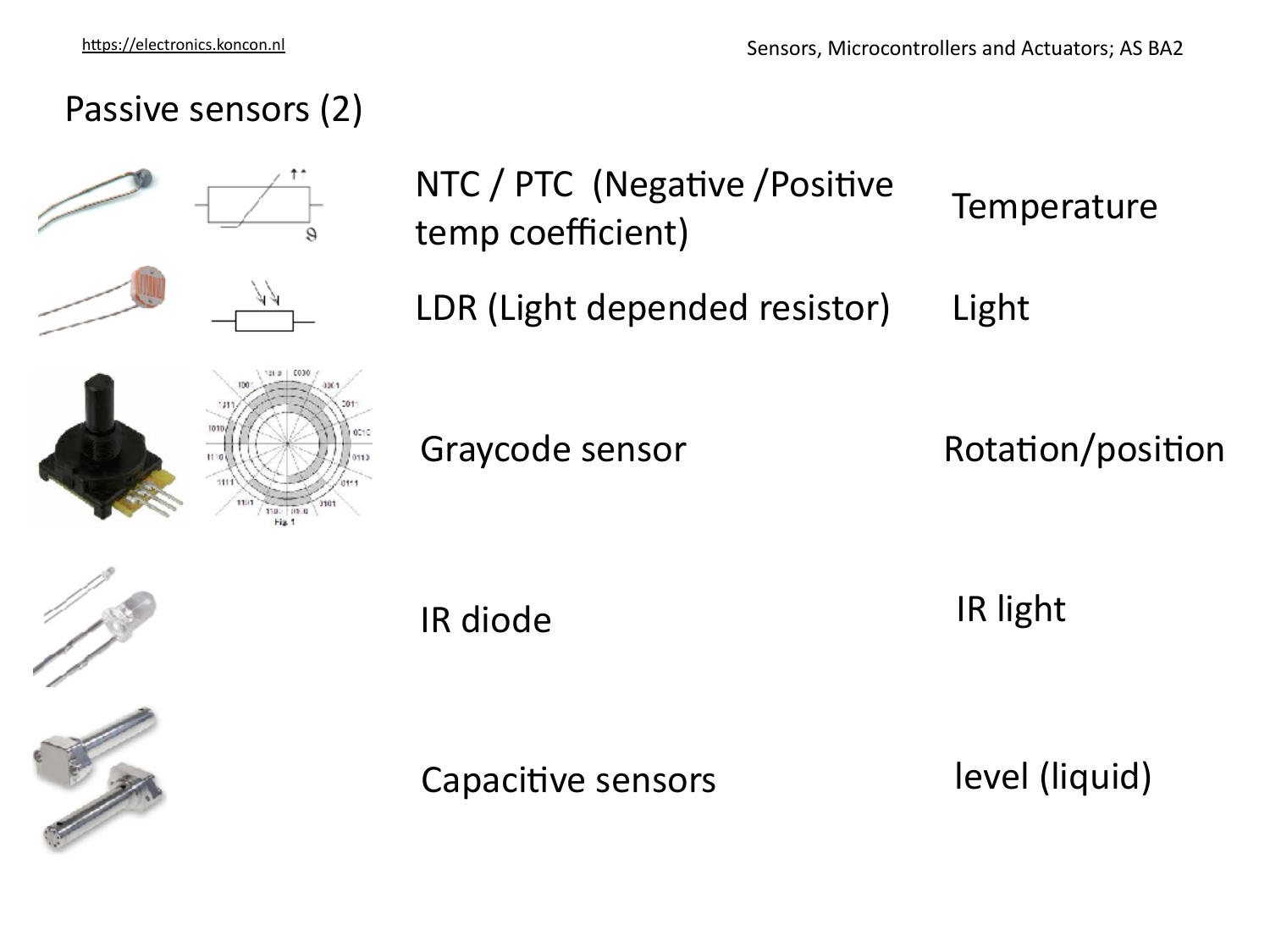

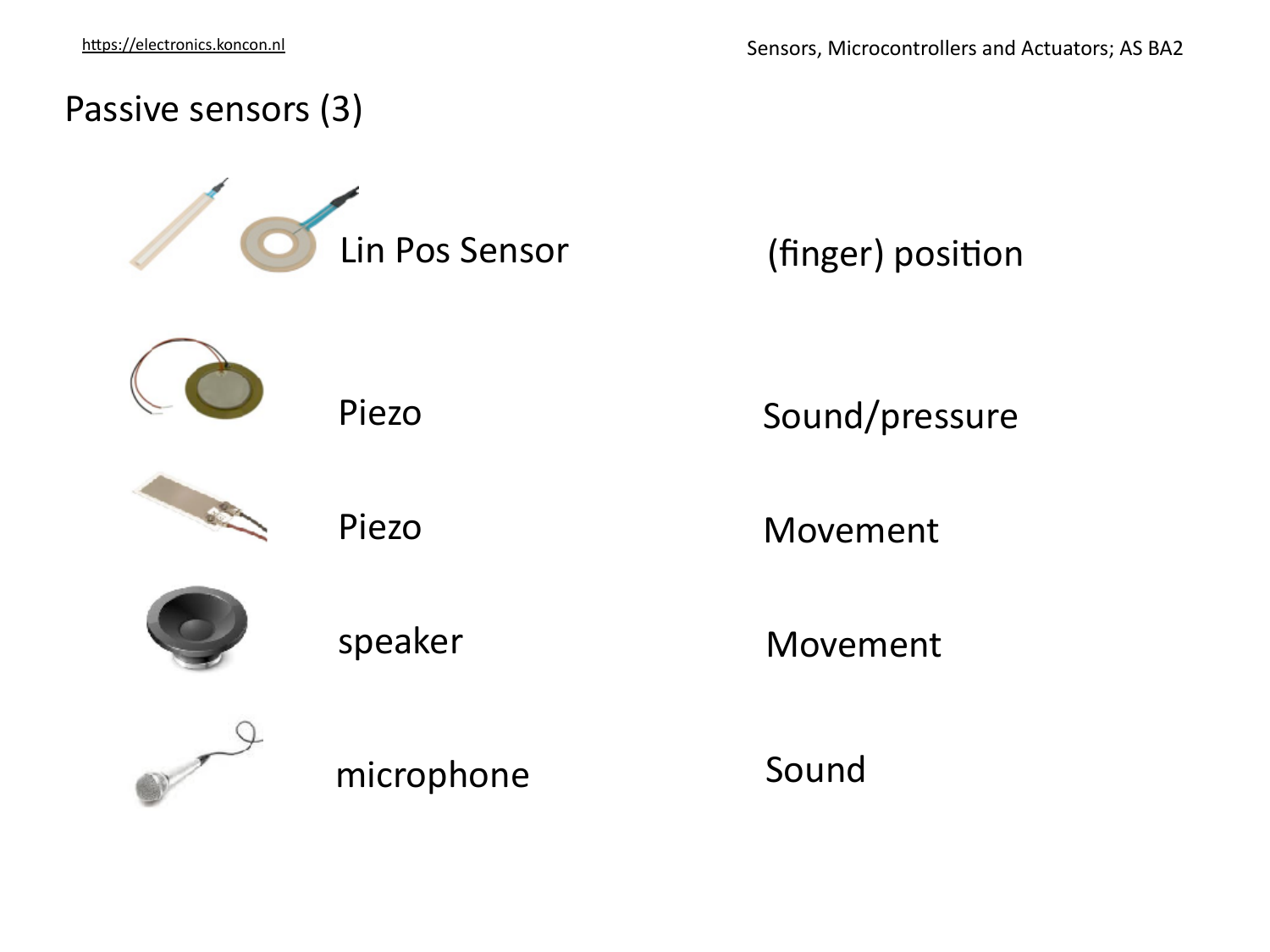## Active sensors (1)



# Accelerometer  $(x,y)$  x, y movement, rotation



Compass Northpole

Gyroscope Rotation, compass



Hall sensor Magnetic field



Polaroid sensor Distance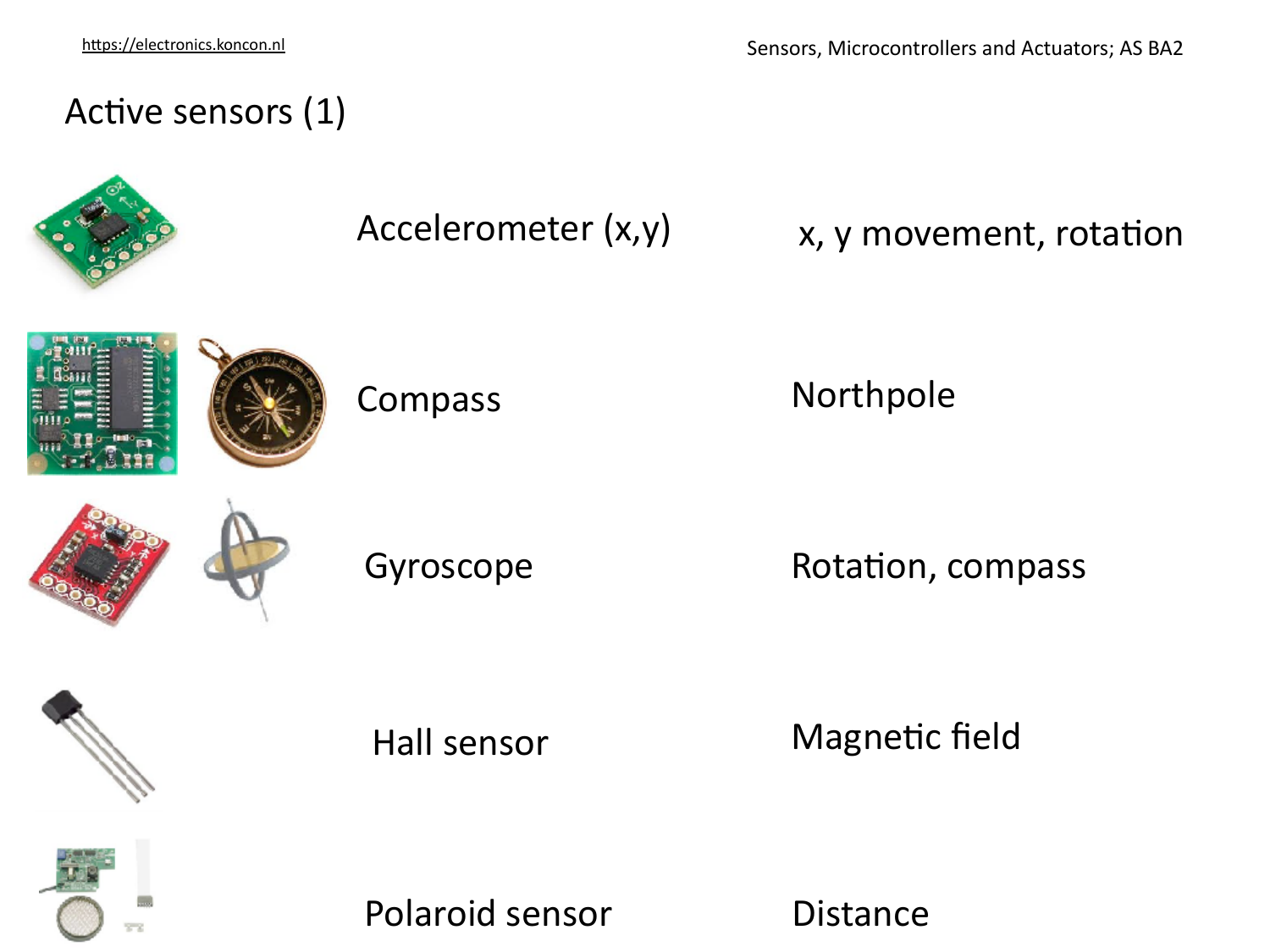#### Active sensors (2)







IR motion sensor **Motion** 



Smoke detector Smoke



video camera movement/color/location



IR distance measurement Distance



Kinect Movement/position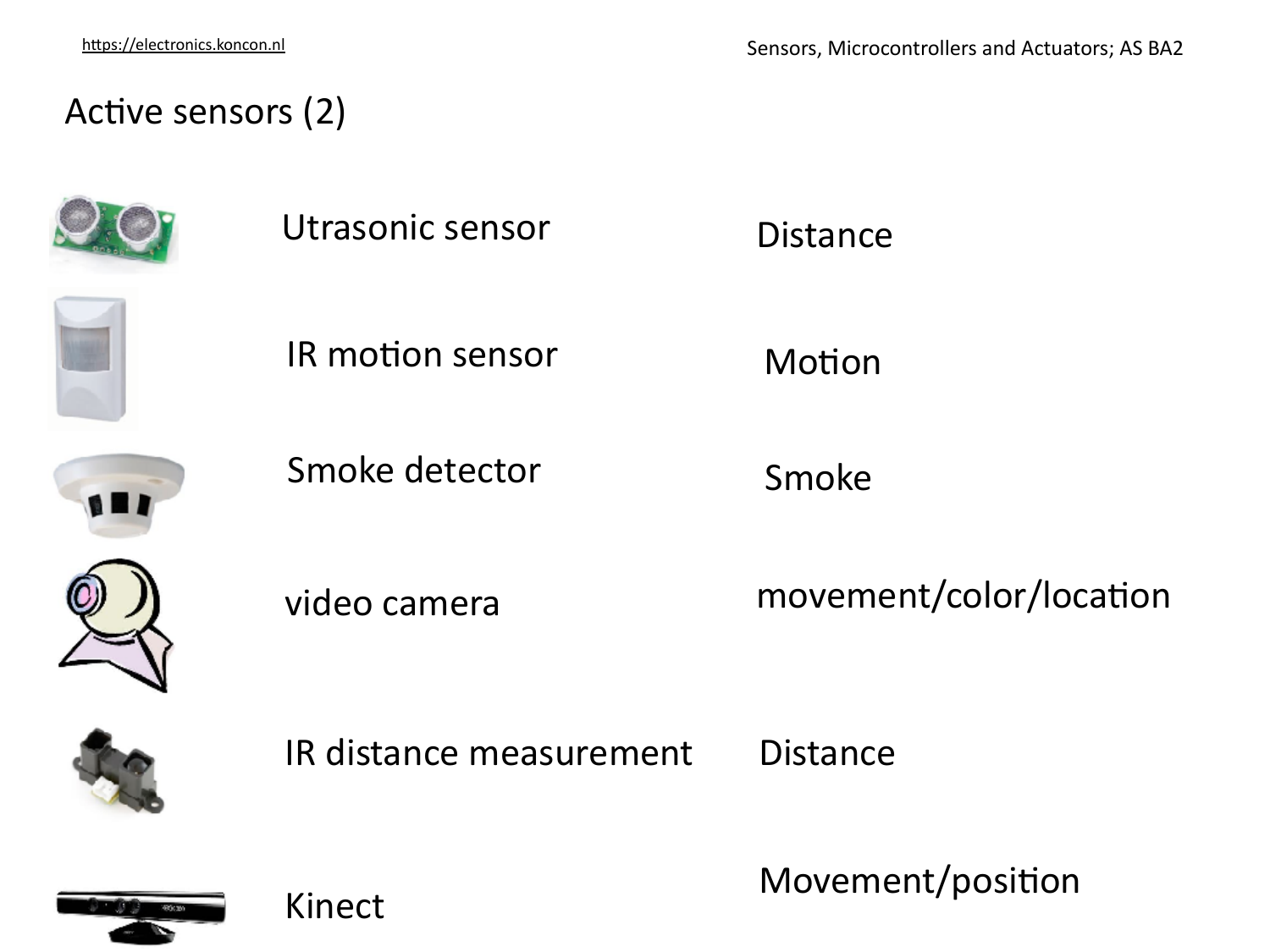## Active sensors (3)





9 degrees of freedom (9dof)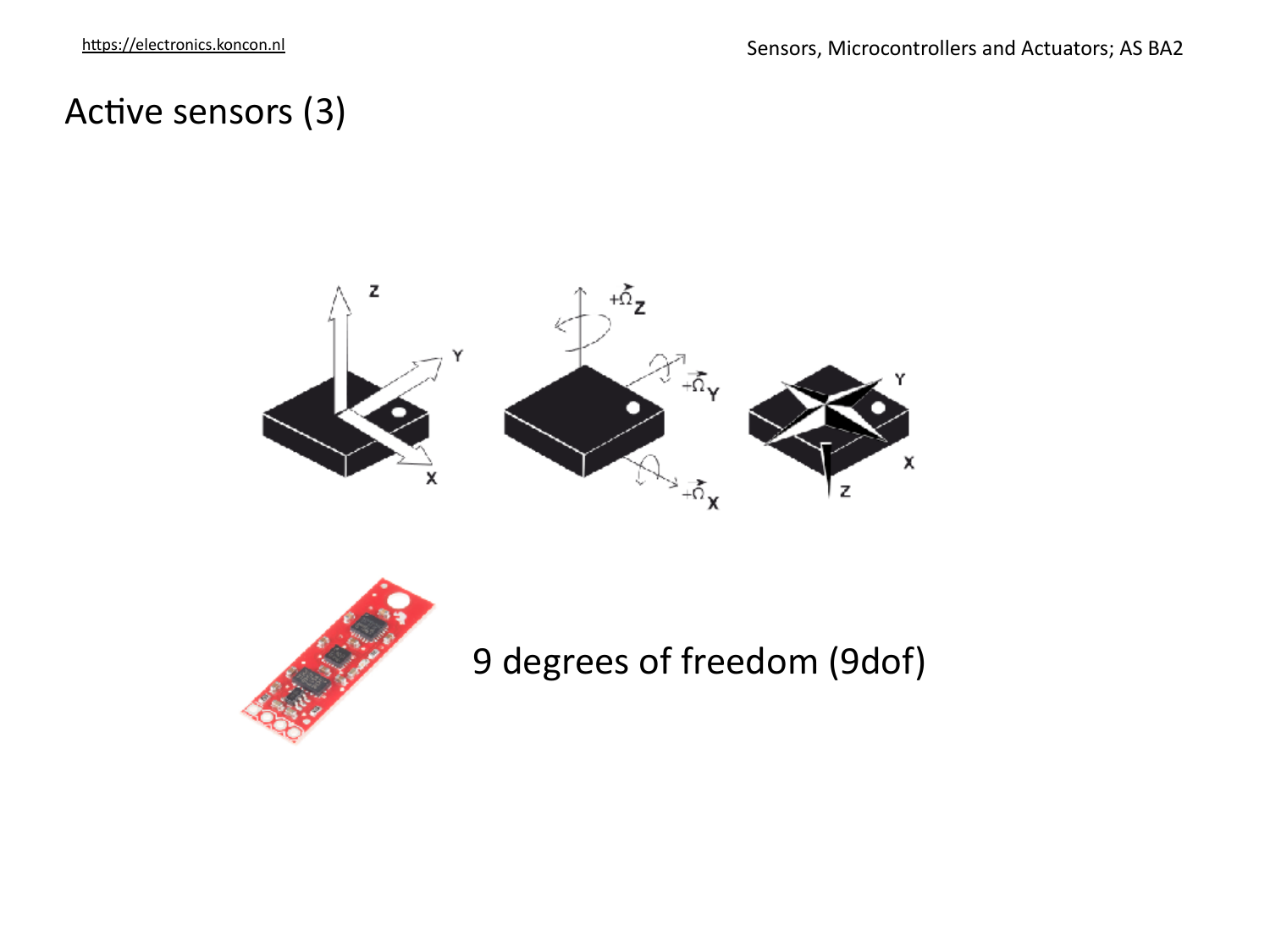https://electronics.koncon.nl

### Actuators (1)

DC / AC motor Movement/rotation





Displacement



Servomotor Rotation, displacement



Stepper-motor Rotation, position, displacement



Relay Voltage controlled switch



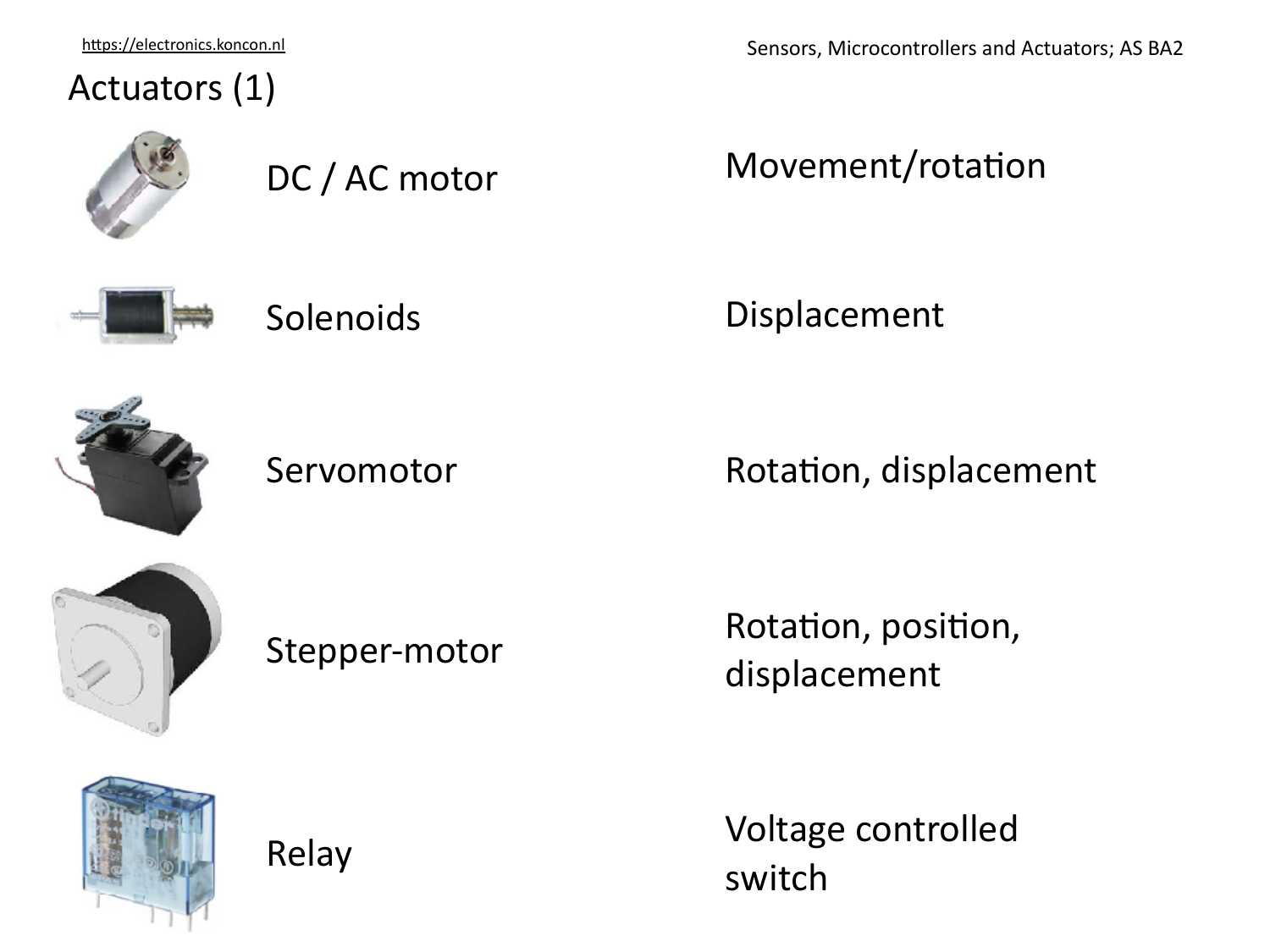https://electronics.koncon.nl

## Actuators (2)



Electromagnets Magnetic field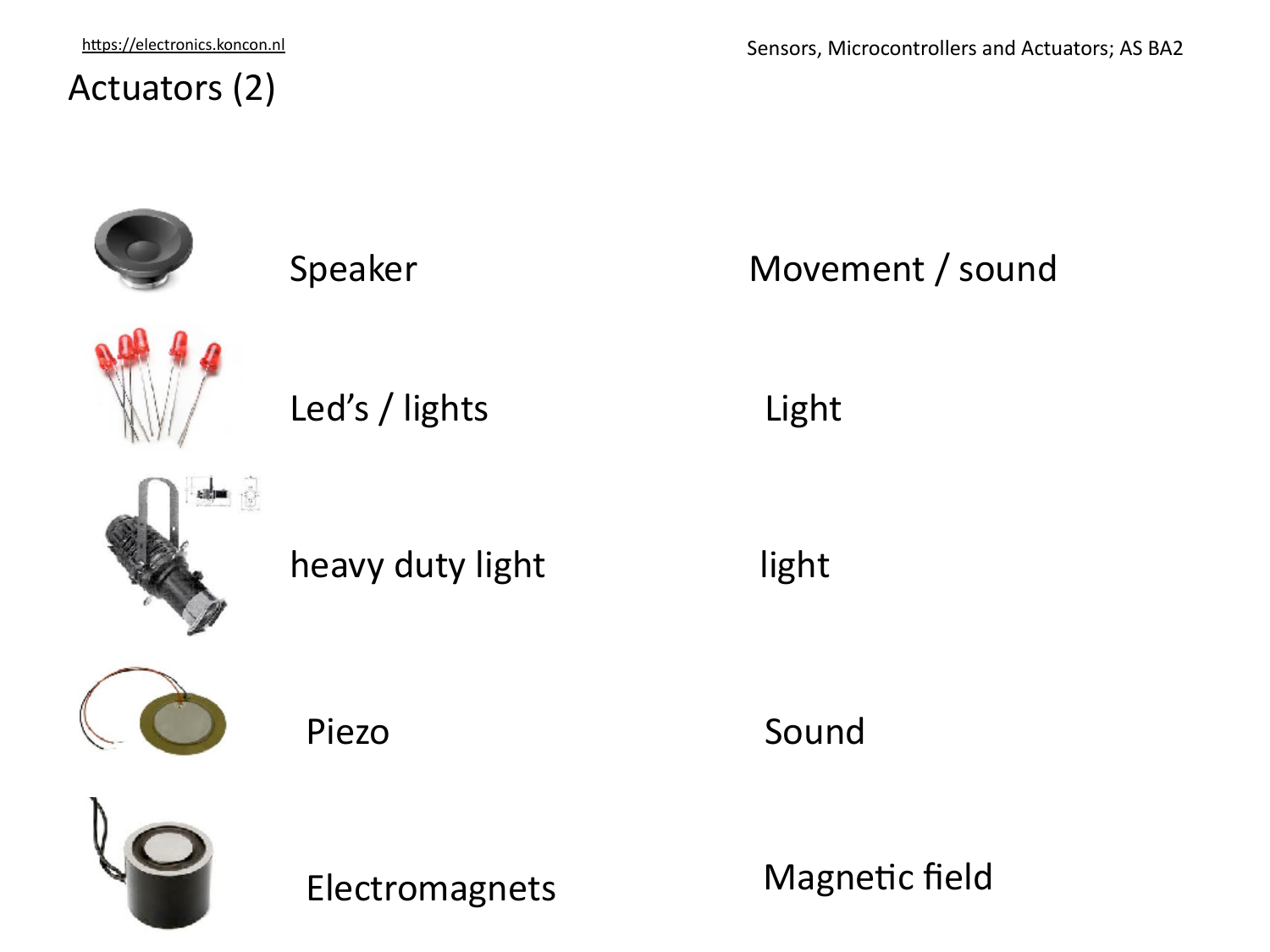### Wireless communication



Xbee (zigbee) /Minibee



Wireless LAN

Bluetooth

Ipson, Arduino ...

Arduino, ...

...

...

Arduino/Wii/Mouse ..





FM / AM modules

Infra-red (IR)

Iot ESP8266 Arduino/Wii/Mouse ..